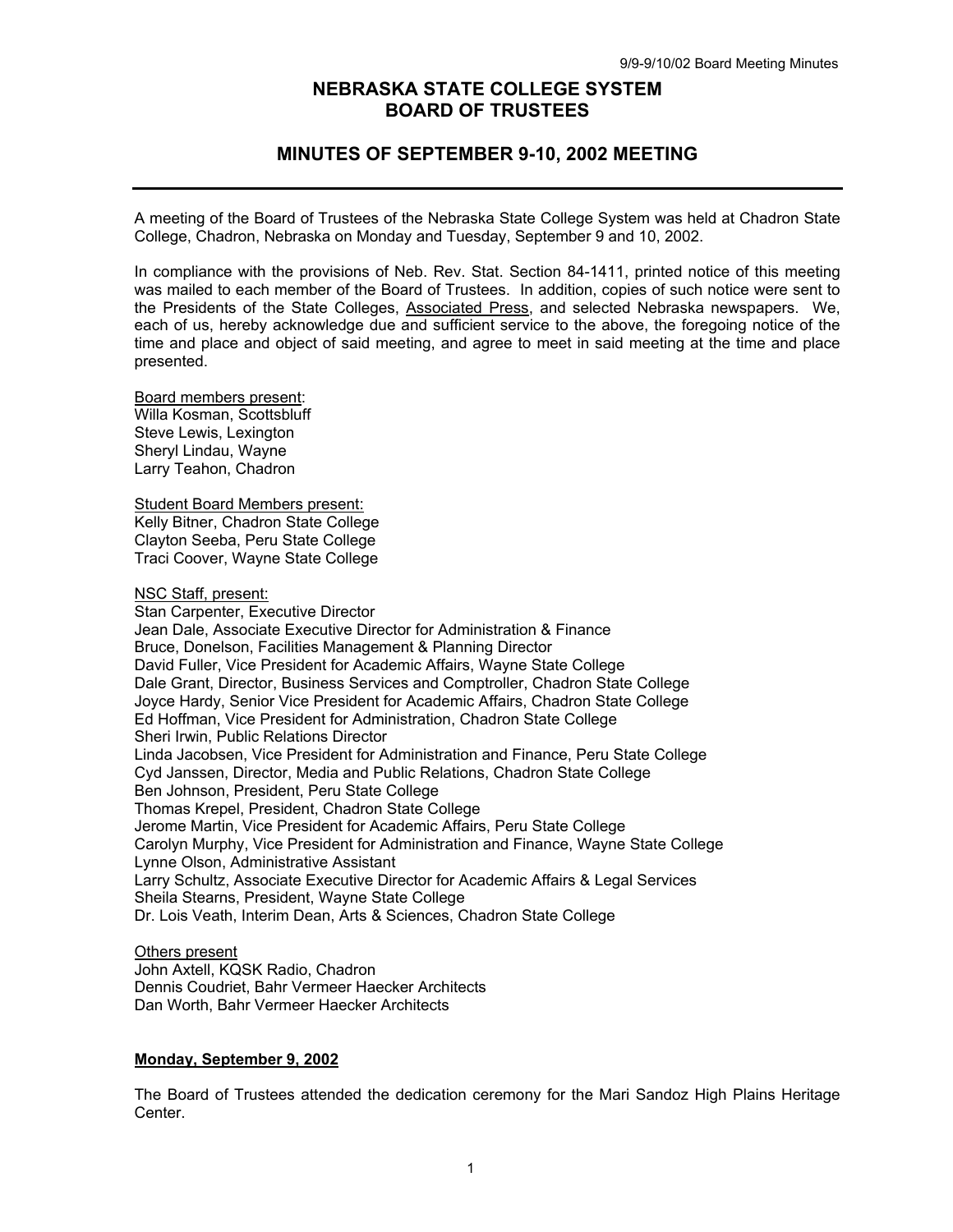The Academic and Personnel Committee and the Fiscal and Facilities Committee met separately to discuss agenda items. No action was taken. The committee meetings adjourned at 2:40 p.m.

The Board of Trustees and the Executive Director met with members of the Faculty Senate, Student Senate and support and professional staff employees throughout the afternoon.

### **Tuesday, September 10, 2002**

The Board of Trustees met with members of the Chadron State College Foundation Board of Directors.

### **CALL TO ORDER—BUSINESS MEETING**

Board Chair Lindau called the business meeting to order at 9:00 a.m.

## **APPROVAL OF MEETING AGENDA**

The meeting agenda for September 10, 2002 was approved as amended.

## **APPROVAL OF MINUTES**

Minutes of the June 10-11 and August 9 meetings were unanimously approved.

# **ITEMS FOR DISCUSSION AND ACTION**

### **Academic and Personnel Committee**

### Personnel Recommendations

A motion to approve the personnel recommendations submitted by the colleges was recommended by the committee to the full Board, which unanimously approved the motion. (Copies are attached to the official minutes.)

### Preliminary Notification of New Academic Programs

A motion to approve the following preliminary notification of new program list to be submitted to the Coordinating Commission for Postsecondary Education was recommended by the committee to the full Board, which unanimously approved the motion.

 Chadron State College Professional Studies (MSE degree) Peru State College Liberal Arts (BS degree) Wayne State College Learning Community (MSE degree) System-wide **Advanced Studies** (MS degree)

### Proposed Policy Revision; Policy 5031-Second Round/Final Approval

A motion to approve the revision of Policy 5031 Compensation from Grants and Contracts; Faculty was recommended by the committee to the full Board, which unanimously approved the motion.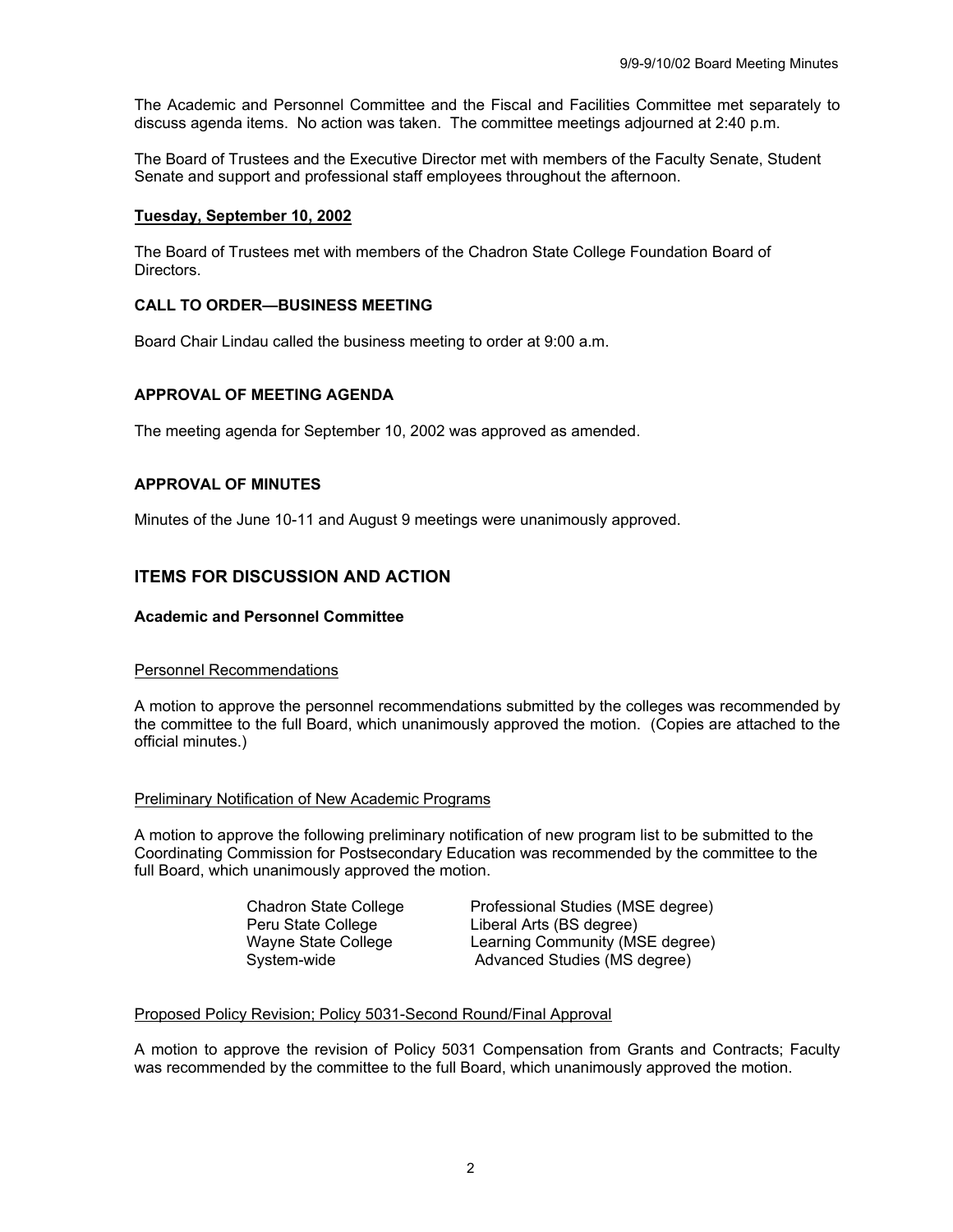## Marketing Education Endorsement-WSC

A motion to approve a marketing education endorsement for Wayne State College was recommended by the committee to the full Board, which unanimously approved the motion.

### NSC Strategic Plan

A motion to adopt the NSC strategic plan was recommended by the committee to the full Board, which unanimously approved the motion.

### **Fiscal and Facilities Committee**

#### Grant Applications and Awards

A motion to approve the following grant applications and awards as submitted by the colleges was recommended by the committee to the full Board, which unanimously approved the motion. Voting aye: Kosman, Lewis, Lindau, and Teahon. Voting nay: None. Student Opinion aye: Bitner, Coover, and Seeba.

### Chadron Awards

- Dwight D. Eisenhower Professional Development Funds (U.S. Department of Education/Nebraska Department of Education) -- \$33,210
- P.U.R.E. (Panhandle Unified Rural Education) Grant (Nebraska Department of Education) -- \$50,000

Wayne Application

• Nebraska Business Development Center (U.S. Small Business Administration) -- \$54,000

Wayne Awards

- Student Support Services (S.T.R.I.D.E.) (U.S. Department of Education) -- \$284,149
- Insuring Norm Validation for Evaluation of Standards Taught (INVEST) (Eisenhower Professional Development Program) -- \$47,093

### Contracts and Change Orders

A motion to approve the following contracts and change orders submitted by Chadron and Wayne State Colleges was recommended by the committee to the full Board, which unanimously approved the motion. Voting aye: Kosman, Lewis, Lindau, and Teahon. Voting nay: None. Student Opinion aye: Bitner, Coover, and Seeba.

Chadron State College Contract

• Administration Building – (Professional engineering services) - \$49,599

Wayne State College Contract

• Memorial Stadium – (Track/Stadium Project – Phase I (track, entry plaza, ADA restroom & seating)) - \$1,101,000

Wayne State College Change Order

- Ramsey Theatre (Addition of paint frame, mechanisms, safety features) \$29,005
- Energy Plant (Add retaining wall and fencing as per track/entry plaza plans) \$21,464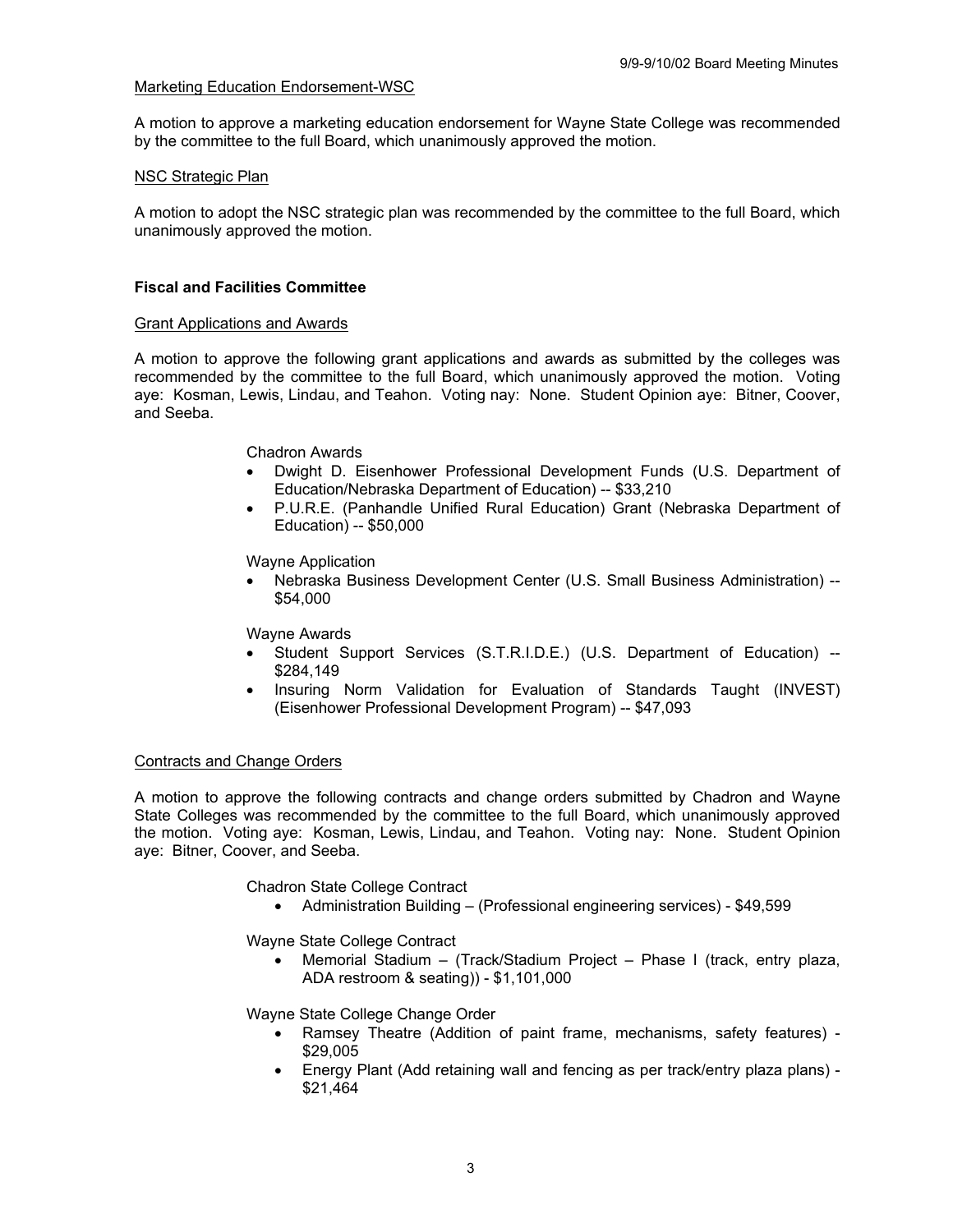### LB 309 Allocations and Retrievals

A motion to approve the allocations and retrievals of LB 309 funding was recommended by the committee to the full Board, which unanimously approved the motion. Voting aye: Kosman, Lewis, Lindau, and Teahon. Voting nay: None. Student Opinion aye: Bitner, Coover, and Seeba.

### Chadron State College:

Acceptance of \$5,000.00 for condensate line repair between Library and Armstrong Gymnasium Retrieval of \$418.73 for chiller replacement in Math and Science Building Retrieval of \$1,672.12 for cooling tower replacement in Library Retrieval of \$5,201.90 for steam condensate line repair on college grounds Retrieval of \$406.30 for design heating/cooling system in Administration Building

### Peru State College:

Acceptance of \$79.016.00 for campus-wide water filtration system Acceptance of \$5,000.00 for campus-wide roof repairs Retrieval of \$664.57 for replacement of steam oil heater in heat plant

Wayne State College Acceptance of \$8,500.00 for emergency tunnel repair between Benthack Hall and Brandenburg **Education** 

## Authorize Reallocation of Contingency Maintenance Funds

A motion to authorize the following reallocation of contingency maintenance funds for Chadron and Peru State Colleges was recommended by the committee to the full Board, which unanimously approved the motion. Voting aye: Kosman, Lewis, Lindau, and Teahon. Voting nay: None. Student Opinion aye: Bitner, Coover and Seeba.

## CHADRON STATE COLLEGE

| From Resolution 2002<br>to be used for | \$32,000.00 | Campus pedestrian infrastructure                               |  |
|----------------------------------------|-------------|----------------------------------------------------------------|--|
| Resolution 2000                        | \$32,000.00 | Completion of parking lot at the Southwest<br>corner of campus |  |
| From Resolution 1998<br>to be used for | \$7,000.00  | West Court replace roof                                        |  |
| Resolution 2000                        | \$7,000.00  | High Rise cooling tower                                        |  |
| PERU STATE COLLEGE                     |             |                                                                |  |
| From Resolution 2000                   | \$8,537.40  | Architect and engineering fees for complex<br>renovation       |  |
| to be used for<br>Resolution 2002      | \$8,537.40  | Water heater elements and repairs                              |  |
| From Resolution 2000                   | \$4,838.77  | Carpet replacement for complex renovation                      |  |
| to be used for                         |             |                                                                |  |
| Resolution 2002                        | \$4,838.77  | Mattress covers and dorm furnishings                           |  |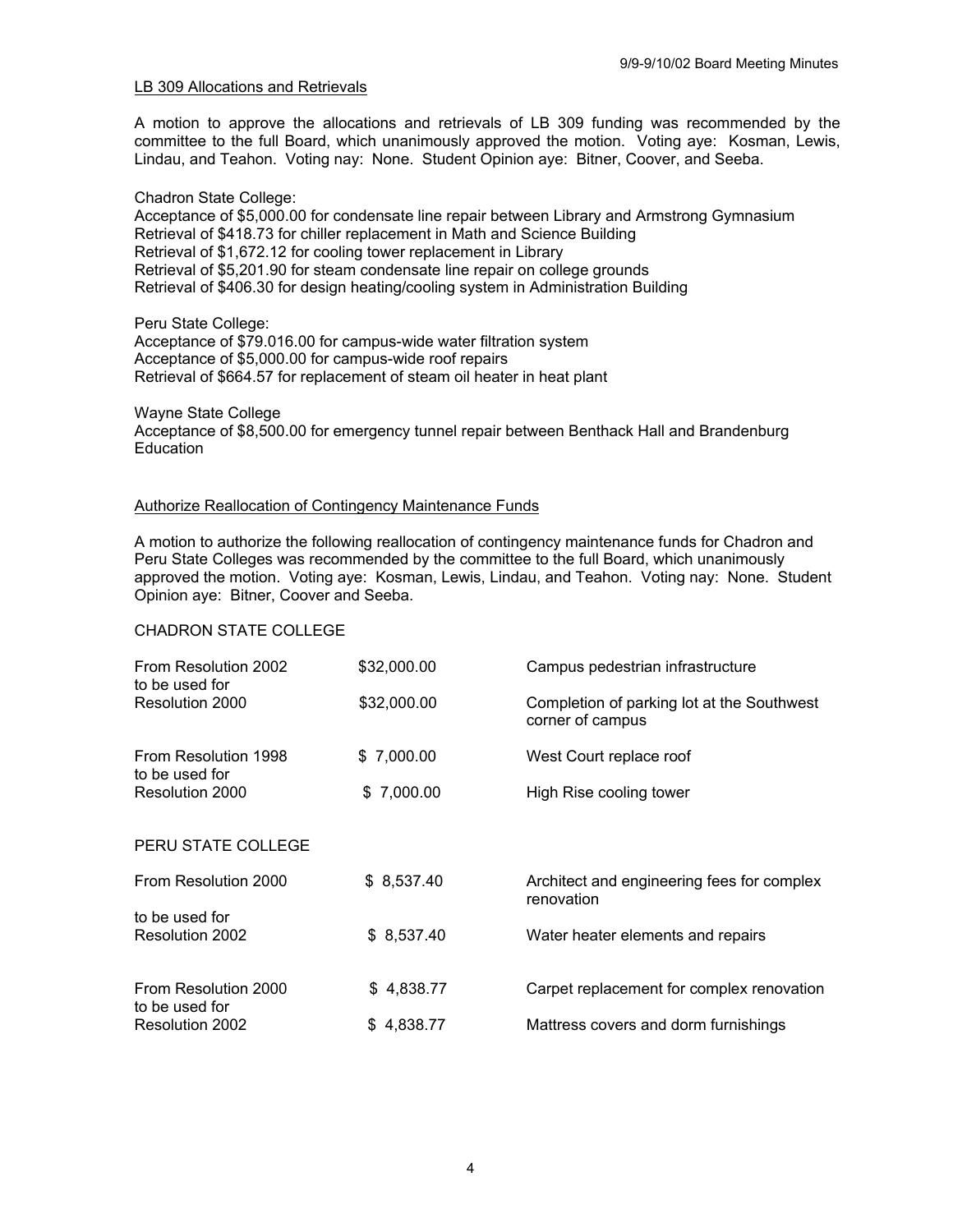#### Write-Off of Uncollectible Accounts

A motion to approve the following requests to write-off specific uncollectible student accounts as submitted by the State Colleges was recommended by the committee to the full Board, which unanimously approved the motion. Voting aye: Kosman, Lewis, Lindau, and Teahon. Voting nay: None. Student Opinion aye: Bitner, Coover, and Seeba.

#### Chadron State College

| Cash Fund Accounts (Tuition and Fees)<br>Revenue Bond Accounts                               | \$ 3,233.58<br>6,344.21<br>\$9,577.79            |
|----------------------------------------------------------------------------------------------|--------------------------------------------------|
| Peru State College                                                                           |                                                  |
| Cash Fund Accounts (Tuition and Fees)<br><b>Other Fund Accounts</b><br>Revenue Bond Accounts | \$13,012.67<br>220.00<br>8,349.55<br>\$21,582.22 |
| Wayne State College                                                                          |                                                  |
| Cash Fund Accounts (Tuition and Fees)<br><b>Other Fund Accounts</b><br>Revenue Bond Accounts | \$7,045.28<br>164.20<br>7,191.98<br>\$14,401.46  |

#### Revised Distribution of Operating Appropriations – Fiscal Year 2002-03

A motion to approve the revised distribution of operating appropriations for fiscal year 2002-03 was recommended by the committee to the full Board, which unanimously approved the motion. Voting aye: Kosman, Lewis, Lindau, and Teahon. Voting nay: None. Student Opinion aye: Bitner, Coover, and Seeba.

Trustee Kosman asked the Presidents to share what their respective institutions were doing in response to the budget cuts. President Krepel noted Chadron State College developed criteria for essential programs and services. A campus council is being formed to review all programs and services with an eye toward greater efficiency and enrollment growth.

President Stearns noted Wayne State College is maintaining vacant positions, travel and equipment monies are not being used, several budget workshops have been held and a budget advisory committee has been formed to review all programs and services.

President Johnson noted Peru State College has developed a budget council that makes recommendations on programs and services that could be pared back that would have the least impact on students.

Each president indicated that their goal was to have as little negative impact on students as possible.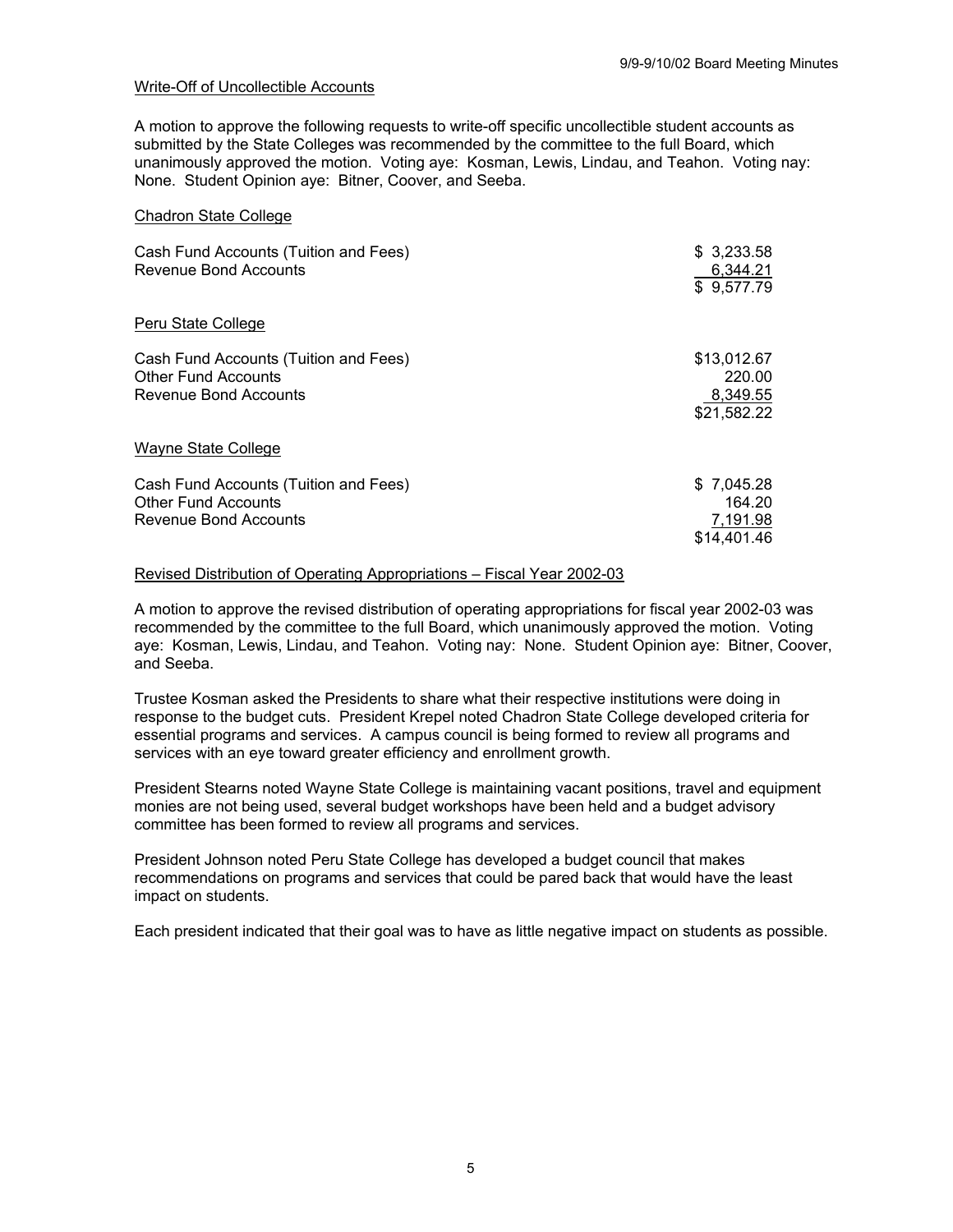# **PROPOSED DISTRIBUTION OF FUNDS 2002-03**

|                                                 | <b>CSC</b> | <b>PSC</b> | <b>WSC</b>   | <b>SO</b>   | <b>TOTAL</b>  |
|-------------------------------------------------|------------|------------|--------------|-------------|---------------|
| 2001-02 General Funds                           | 12,628,426 | 6,859,237  | 15, 162, 532 | 891,207     | 35,541,402    |
| 2001-02 Cash Funds                              | 5,106,536  | 3,011,224  | 6,757,512    |             | 14,875,272    |
| *Cash Fund Adjustment 9-11-01                   |            |            | 898,000      |             | 898,000       |
| Total GF/CF Base 2001-02                        | 17,734,962 | 9,870,461  | 22,818,044   | 891,207     | 51,314,674    |
| <b>General Fund Increases:</b>                  |            |            |              |             |               |
| Salaries                                        | 688,334    | 385,947    | 834,920      | 35,814      | 1,945,014     |
| <b>Additional Salary \$</b>                     | 27,287     | 10,000     | 62,828       | 0           | 100,115       |
| <b>Health Insurance</b>                         | 91,540     | 60,015     | 113,058      | 4,118       | 268,731       |
| Operating/Instructional Equip. Expense Increase | 180,523    | 110,842    | 217,326      | 8,523       | 517,214       |
| LB 1100 Depreciation                            | 93,333     | 89,583     | 120,488      | 0           | 303,404       |
| New Bldg. Openings                              | 57,868     | 0          | 16,499       | 0           | 74,367        |
| <b>TSB Rates</b>                                | 0          | 0          | 0            | 0           |               |
| DAS Accounting Rate Increase                    | 3,170      | 1,710      | 3,695        | 99          | 8,673         |
| Tri-State Grad Center                           |            |            |              | 1,391       | 1,391         |
| <b>WSC Additional Utilities</b>                 |            |            | 7,800        |             | 7,800         |
| Mari Sandoz Director                            | 55,200     |            |              |             | 55,200        |
| <b>Total General Fund Increase</b>              | 1,197,255  | 658,096    | 1,376,614    | 49,945      | 3,281,909     |
| LB 1100 Adjustments per LB 1                    | 19,914     | 37,933     | (44, 410)    |             | 13,437        |
| LB 1 Special Session Reductions (1%)            | (11, 770)  | (6, 393)   | (14, 132)    | (831)       | (33, 126)     |
| Regular Session Adjustments                     |            |            |              |             |               |
| LB 1310: LB 1100 Reductions                     | (62, 422)  | (87, 192)  | (76, 078)    |             | (225, 692)    |
| LB 1309:                                        |            |            |              |             |               |
| Additional 1% Reduction                         | (139, 346) | (75, 687)  | (167, 308)   | (9,834)     | (392, 175)    |
| Health Insurance Deficit                        | 74,811     | 49,047     | 92,397       | 3,365       | 219,621       |
| <b>Revised General Fund Increase</b>            | 1,078,442  | 575,804    | 1,167,083    | 42,645      | 2,863,974     |
| LB 2 Special Session Reductions                 | (808, 831) | (431, 853) | (875, 312)   | (31, 984)   | (2, 147, 980) |
| <b>Revised General Fund Increase</b>            | 269,611    | 143,951    | 291,771      | 10,661      | 715,994       |
| 02-03 General Fund Base                         | 12,898,037 | 7,003,188  | 15,454,303   | 901,868     | 36,257,396    |
| % Increase                                      | 2.13%      | 2.10%      | 1.92%        | 1.20%       | 2.01%         |
| <b>Cash Fund Increase</b>                       |            |            |              |             |               |
| <b>Tuition Increase</b>                         | 421,531    | 257,275    | 539,283      | $\mathbf 0$ | 1,218,089     |
| Total 02-03 Cash Funds                          | 5,528,067  | 3,268,499  | 8,194,795    | 0           | 16,991,361    |
| % Cash Fund Increase                            | 8.25%      | 8.54%      | 7.98%        |             | 8.19%         |
| Total General & Cash Fund Increase              | 691,142    | 401,226    | 831,054      | 10,661      | 1,934,083     |
| 02-03 GF/CF Base                                | 18,426,104 | 10,271,687 | 23,649,098   | 901,868     | 53,248,757    |
| 02-03 GF/CF % Increase                          | 3.90%      | 4.06%      | 3.64%        | 1.20%       | 3.77%         |
| <b>General Funds</b>                            | 12,898,037 | 7,003,188  | 15,454,303   | 901,868     | 36,257,396    |
| Cash Funds                                      | 5,528,067  | 3,268,499  | 8,194,795    | 0           | 16,991,361    |
| <b>Subtotal</b>                                 | 18,426,104 | 10,271,687 | 23,649,098   | 901,868     | 53,248,757    |
| <b>Federal Funds</b>                            | 7,548,000  | 4,866,090  | 3,188,000    | 0           | 15,602,090    |
| <b>Revolving Funds</b>                          | 2,375,601  | 901,509    | 2,886,500    | 0           | 6,163,610     |
| <b>All Funds Total</b>                          | 28,349,705 | 16,039,286 | 29,723,598   | 901,868     | 75,014,457    |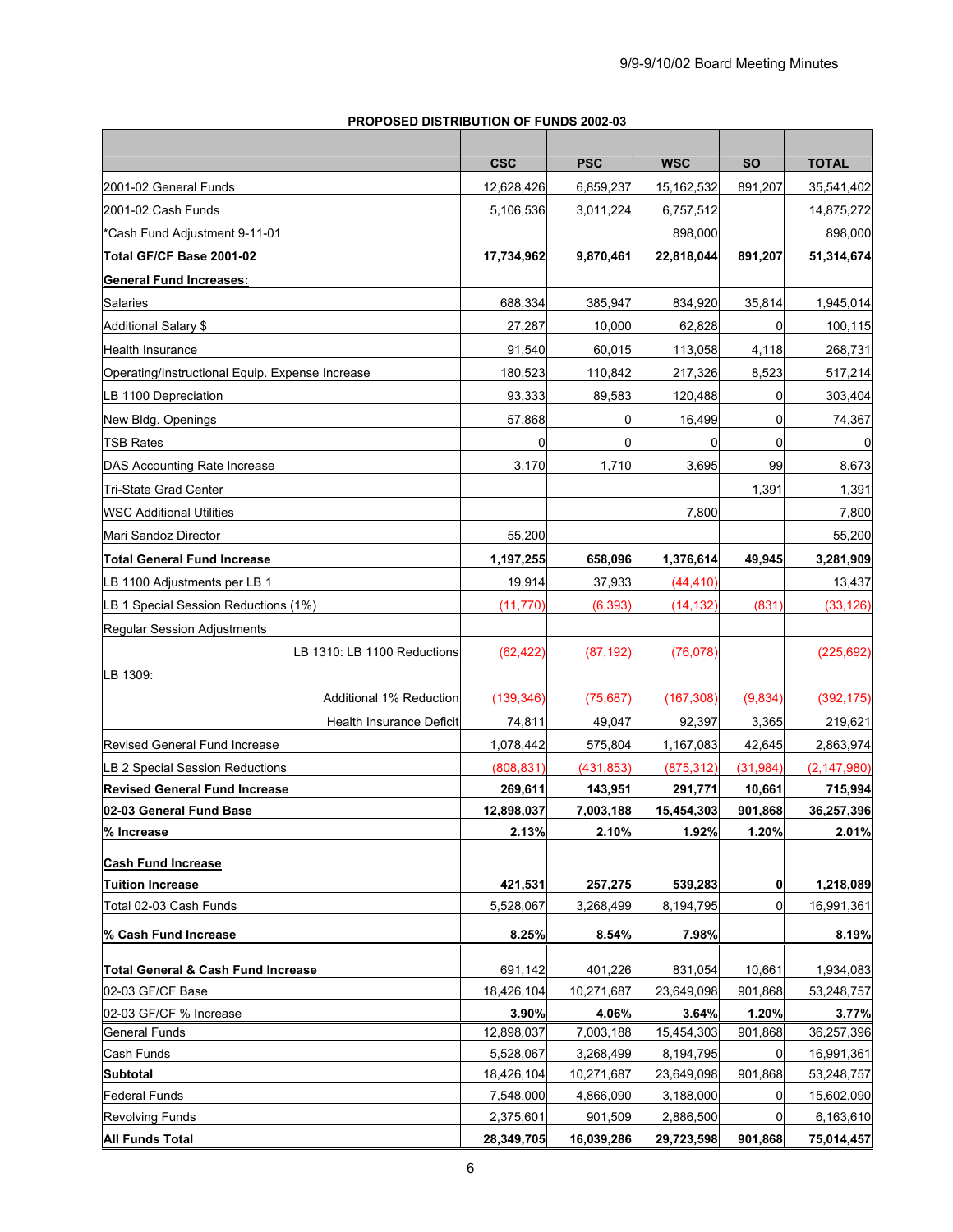### Resolution of Board Intent Concerning Budget Cuts

A motion to adopt a resolution of Board intent concerning budget cuts sustained during recent sessions of the Legislature was recommended by the committee to the full Board, which unanimously approved the motion. Voting aye: Kosman, Lewis, Lindau, and Teahon. Voting nay: None. Student Opinion aye: Bitner, Coover, and Seeba.

RESOLUTION OF THE NEBRASKA STATE COLLEGE BOARD OF TRUSTEES ("THE BOARD")

**Whereas**, the State of Nebraska is in the midst of an economic downturn, and

**Whereas**, the revenue forecast for fiscal year 2002-03 is considerably less than originally predicted, and

**Whereas**, the Nebraska State Colleges and the System Office (NSC) have suffered a series of cutbacks in appropriations for fiscal year 2001-02 and 2002-03 totaling \$2,960,149, and

**Whereas**, it appears that the economic condition of Nebraska may remain in its current state for the next fiscal year and beyond;

**NOW THEREFORE BE IT RESOLVED**, that the Board hereby directs the Executive Director and College Presidents to make plans to deal with the economic realities facing the NSC, and be it further

**RESOLVED**, that in making such plans the Executive Director and College Presidents shall do everything possible to protect the students we serve and the NSC mission so that NSC institutions remain strong and viable, and be it further

**RESOLVED**, that the Executive Director shall report to the Board on a regular basis the actions taken to accomplish these goals both in the short term and the long term.

### Proposed Policy Revision; Policy 8062-Second Round/Final Approval

A motion to approve the amendments to Policy 8062 Capital Construction; Programs Statements was recommended by the committee to the full Board, which unanimously approved the motion.

### Proposed Policy Revision; Policy 8064-Second Round/Final Approval

A motion to approve the amendments to Policy 8064 Capital Construction Bids was recommended by the committee to the full Board, which unanimously approved the motion.

#### Proposed Policy Revision; Policy 8066-Second Round/Final Approval

A motion to approve the amendments to Policy 8066 Capital Construction; Contracts; Professional Consulting Services was recommended by the committee to the full Board, which unanimously approved the motion.

### Proposed Policy Revision; Policy 9004-Second Round/Final Approval

A motion to approve the amendments to Policy 9004 Revenue Bonds; Fees, Charges, Use was recommended by the committee to the full Board, which unanimously approved the motion.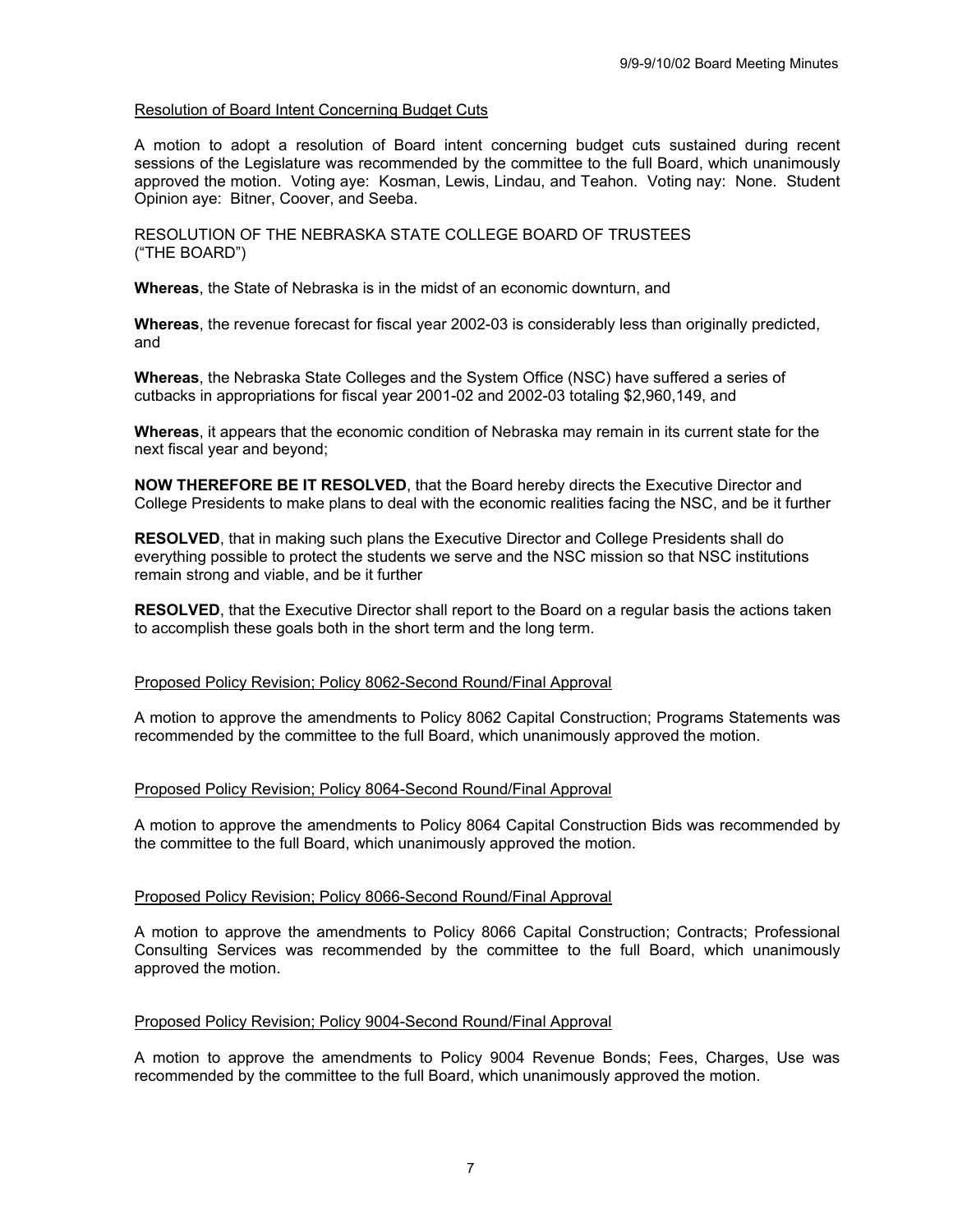### Demolition of Old Maintenance Services Building-CSC

A motion to approve the demolition of the Old Maintenance Services Building at Chadron State College was recommended by the committee to the full Board, which unanimously approved the motion.

#### Lease Agreement Between NPPD-Cooper Nuclear and PSC

A motion to approve the lease agreement between Nebraska Public Power District—Cooper Nuclear Station and Peru State College was recommended by the committee to the full Board, which unanimously approved the motion.

#### Neihardt Hall Design Development - WSC

A motion to accept and approve the design development documents for the Neihardt Hall project at Wayne State College as presented to the Fiscal and Facilities Committee September 9, 2002 was recommended by the committee to the full Board, which unanimously approved the motion.

#### Capital Improvement Fee Use

A motion to approve the use of up to \$52,000 in capital improvement fees for the completion of the Maintenance Services Building at Chadron State College was recommended by the committee to the full Board, which unanimously approved the motion. Voting aye: Kosman, Lewis, Lindau, and Teahon. Voting nay: None. Student Opinion aye: Bitner, Coover, and Seeba.

#### Sandoz High Plains Heritage Center Substantial Completion Committee-CSC

A motion to appoint the following substantial completion committee for Sandoz High Plains Heritage Center – Chadron State College was recommended by the committee to the full Board, which unanimously approved the motion.

Steve Lewis, Board member, Fiscal and Facilities Committee Chair Larry Teahon, Board member Jean Dale, Assoc. Exec. Director, Administration & Finance, System Office Bruce Donelson, Director, Facilities Management & Planning, System Office Tom Krepel, President, CSC Joyce Hardy, Senior Vice President for Academic and Student Affairs, CSC Ed Hoffman, Vice President for Administration, CSC Blair Brennan, Coordinator of Physical Facilities Dan Worth, Bahr Vermeer and Haecker Dana Fuller, Fuller Construction

### "Road Right-of-Way" to City of Wayne-WSC

A motion to approve granting "road right-of-way" to the City of Wayne for construction of a recreation trail was recommended by the committee to the full Board, which unanimously approved the motion.

#### Executive Director Authority to Enter into Contract for Rice West Entry and South Roof Project

A motion to approve granting the Executive Director the authority to enter into a contract for Rice West Entry and South Roof Project if LB 309 funding is awarded was recommended by the committee to the full Board, which unanimously approved the motion.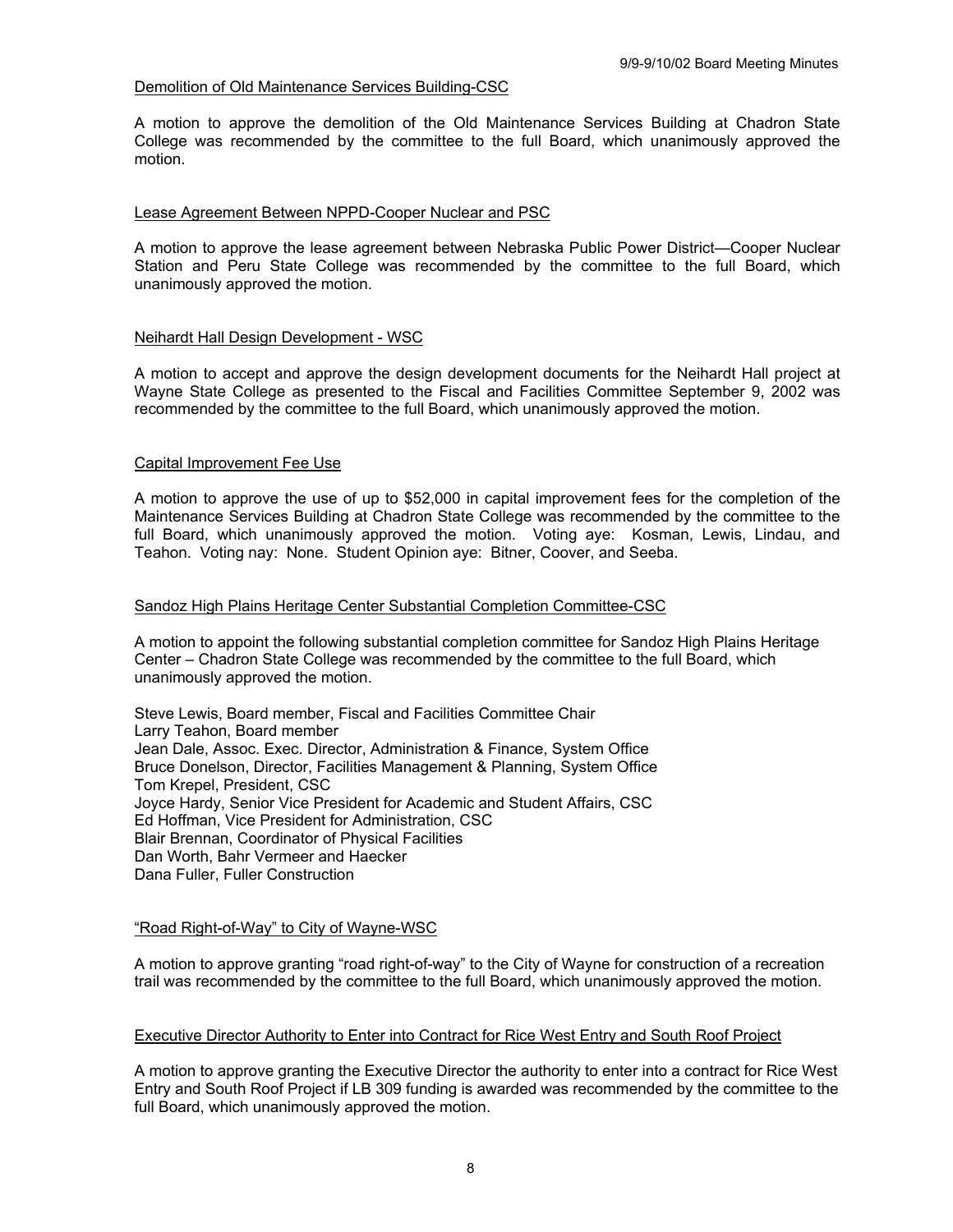### Lied/Ramsey Theatre Substantial Completion Committee-WSC

A motion to appoint the following substantial completion committee for Lied/Ramsey Theatre Renovation and Addition Project – Wayne was recommended by the committee to the full Board, which unanimously approved the motion. Sheryl Lindau, Board Chair Steve Lewis, Board member, Fiscal and Facilities Committee Chair Jean Dale, Assoc. Exec. Director, Administration & Finance, System Office Bruce Donelson, Director, Facilities Management & Planning, System Office Carolyn Murphy, Vice President for Administration and Finance, WSC Mike Hartwell, Director of Physical Plant, WSC James O'Donnell, Dean, Arts and Humanities, WSC Janet Roney, Professor, Dept. of Communication Arts, WSC Dennis Nielsen, Alley Poyner Architecture Mark Lawlor, Project Manager, R.L. Fauss, Inc.

### Energy Plant Substantial Completion Committee-WSC

A motion to appoint the following substantial completion committee for the Energy Plant Renovation Project at Wayne State College was recommended by the committee to the full Board, which unanimously approved the motion. Sheryl Lindau, Board Chair Steve Lewis, Board member, Fiscal and Facilities Committee Chair Jean Dale, Assoc. Exec. Director, Administration & Finance, System Office Bruce Donelson, Director, Facilities Management & Planning, System Office Sheila Stearns, President, WSC Carolyn Murphy, Vice President for Administration and Finance, WSC Mike Hartwell, Director of Physical Plant, WSC Gary Ryba, Leo A Daly Company Chris Beasley, Ryan and Associates

## **ITEMS FOR INFORMATION AND DISCUSSION**

### **Academic and Personnel**

### Personnel Actions

Personnel actions not requiring Board approval were reported for information. (Copies are attached to the official minutes.)

### Year-end Personnel Summary

Year-end personnel summary from each state college not requiring Board approval was reported for information. (A copy is attached to the official minutes.)

### Collective Bargaining Update

Associate Executive Director Schultz reported that negotiations with the SCEA, NSCPA and NAPE would commence in the near future. Proposals for changes in the existing contracts are expected in the next few weeks.

### Spring Enrollment Reports

Spring 2002 enrollment reports from each state college not requiring Board approval were reported for information. (Copies are attached to the official minutes.)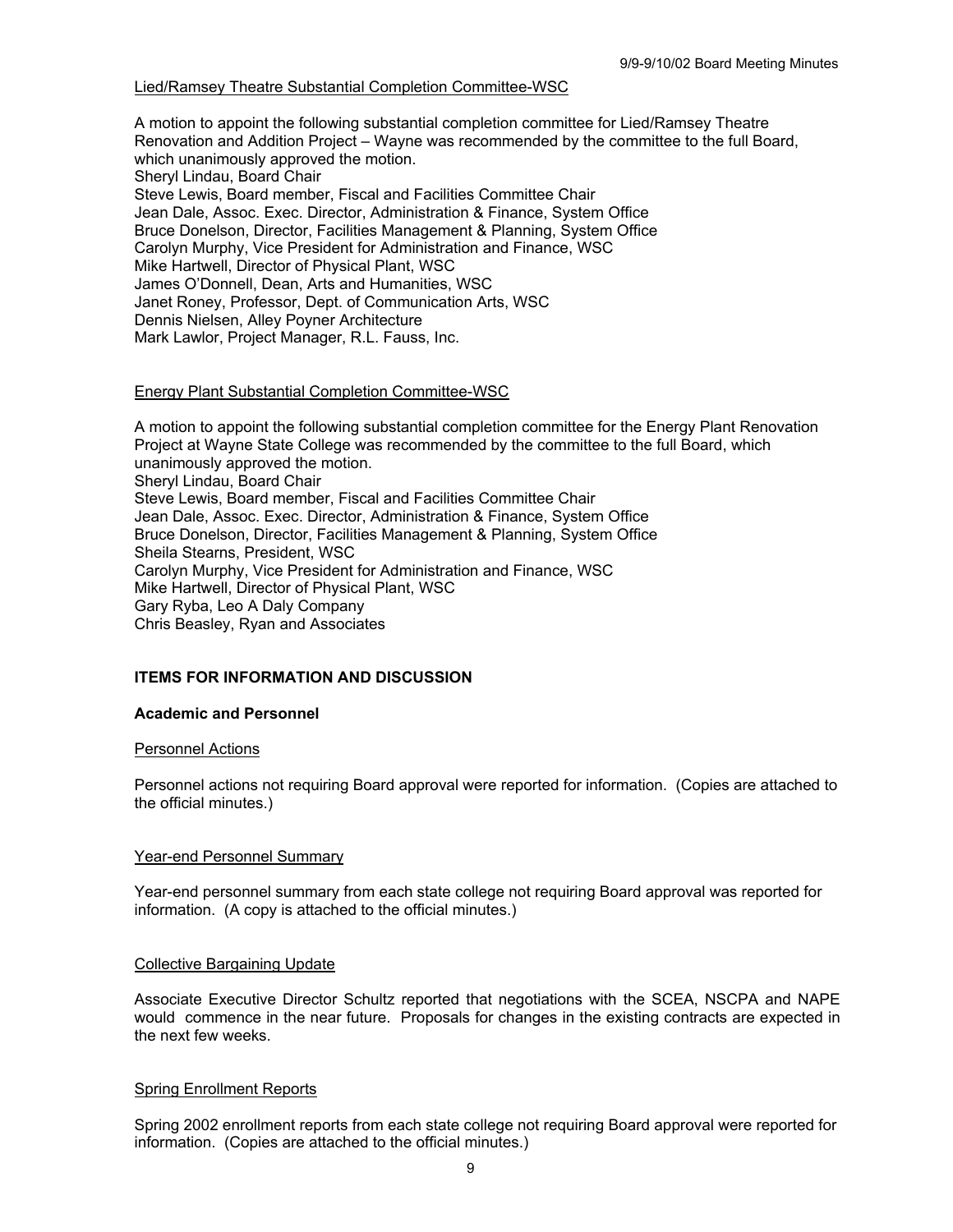### Spring Graduation Summary

Each college provided a summary of spring graduates per degree and discipline. (Copies are attached to the official minutes.)

### Spring Instructional Load Reports

Spring 2002 instructional load reports from each state college not requiring Board approval were reported for information. (Copies are attached to the official minutes.)

### **Fiscal and Facilities**

### Grant Applications and Award

The following grant applications and awards were presented to the Board for information.

Chadron State College Applications

- Assessment of Wildfire Impacts on the Composition, Abundance and Distribution of Exotic Plants Following the Jasper, South Dakota Fire (U.S. Forest Service) -- \$7,200
- Applied Methods for Interpretation of Wetland and Seagrass Habitats: Wetland Education Workshops for Tampa Bay, Florida (Southwest Florida Management District; Tampa Bay National Estuary Program; Florida Research Institute; USGS Tampa Bay Project; US Geological Survey's National Wetlands Research Center, Lafayette, Louisiana) -- \$24,926
- Wetland Education: The Development of Workshops and Website Enhancement for a Study Site at Victory Bog, Vermont (US Geological Survey's National Wetlands Research Center, Lafayette, Louisiana) -- \$15,999.76

Peru State College Application

• Electronic Portfolios (Nebraska Department of Education – PT3) -- \$9,000

Peru State College Award

• Electronic Portfolios (Nebraska Department of Education – PT3) -- \$9,000

Wayne State College Awards

- Continuing Education and Training Grant (Nebraska Library Commission) -- \$4,220
- Catalyst Technology and Teacher Education Grant (Nebraska PT3 Catalyst Project (Title III of Elementary/Secondary Act Program)) -- \$9,000
- GEAR UP (Gaining Early Awareness and Readiness for Undergraduate Programs) (Little Priest Tribal College Wayne State College is a sub-recipient of a U.S. Department of Education grant awarded to Little Priest Tribal College) -- \$9,712.16
- Research Revolution: The Laboratory and the Shaping of Modern Life (National Science Foundation/National Video Resources) -- \$1,700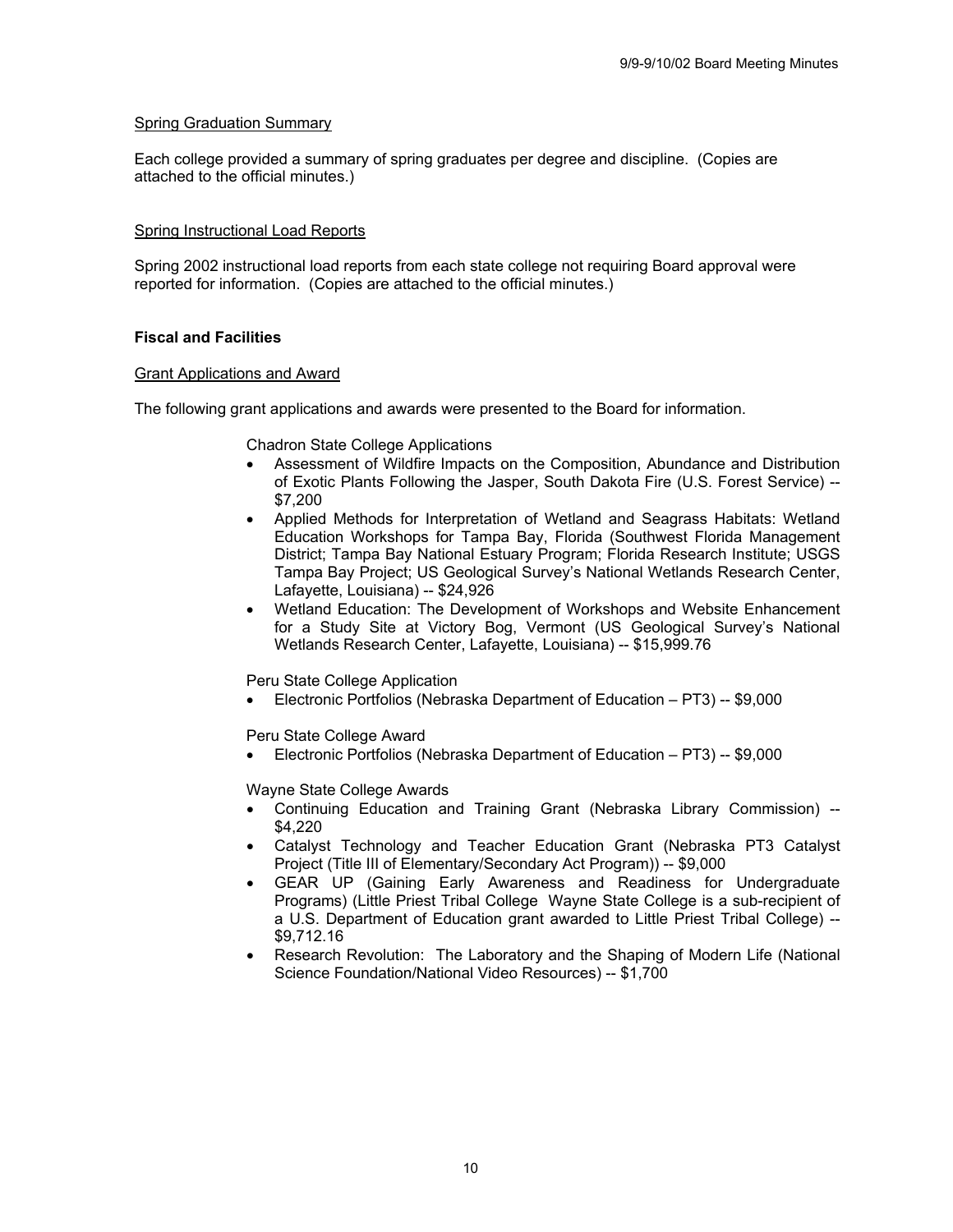### Contracts and Change Orders

The following contracts and change orders were presented to the Board for information.

Chadron State College Contracts

- Brooks Hall Dormitory (elevator repairs) -- \$1,649
- Campus (software license agreement) -- \$2,163 monthly
- Sandoz High Plains Heritage Center (exhibit construction sections A1-A5 and B1-B4) -- \$75,000
- Sandoz High Plains Heritage Center (exhibit construction sections C1 and C2)  $-$  \$45,000
- Maintenance Services Building (add stairs, walk, landings and rails) -- \$3,700

Peru State College Contract

• Centennial Complex – (replace water softener) -- \$26,180

Wayne State College Contract

• Rice Auditorium – (professional services for new west entry and replacement of 2 small roofs) -- \$18,000

Chadron State College Change Orders

- Maintenance Services Building (#3 transformer relocation, site utility revision, brick work) -- \$16,560.75
- Sandoz High Plains Heritage Center (#2 electrical work, finish work, elevator heat/smoke detector) -- \$8,076.16

Peru State College Change Orders

- Library/Old Gym (#2 remove debris, change gyp board, concrete fill, reinforce floor joist) -- \$17,453.40
- Library/Old Gym (#3 reinforce joists, allow die cast fittings, remove a portion of footing) -- \$19,502
- Library/Old Gym (#4 construct retaining walls, underpin foundation for elevator, install ejector) -- \$19,502
- Library/Old Gym (#5 repair turrets and parapet wall, relocate fluid cooler, provide pad) -- \$18,719

Wayne State College Change Orders

- Ramsey Theatre (#10 revise piano route, revise steam manhole, relocate ductwork, other) -- \$16,831
- Ramsey Theatre (#11 extension of general contract to allow for sound system installation) -- \$19,622.05
- Energy Plant (#1 footing/foundation changes: over-excavation and recompaction) -- \$4,789
- Energy Plant (#2 additional valving to complete loop connection, additional concrete) -- \$13,895

## Physical Plant Status Reports

Physical plant status reports from each state college not requiring Board approval were reported for information. (Copies are attached to the official minutes.)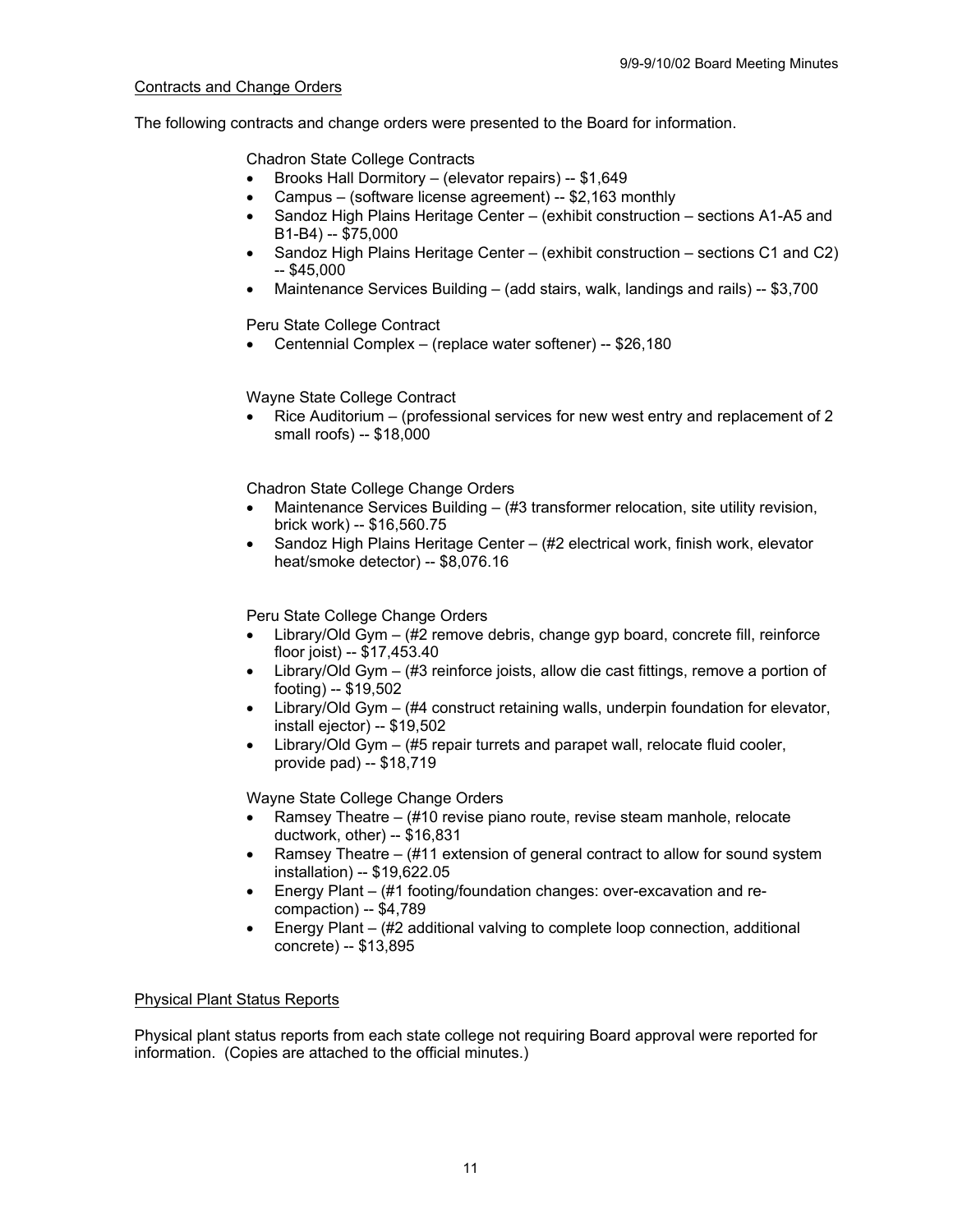### Capital Construction Progress Reports

The following capital construction progress reports not requiring Board approval were reported for information. (Copies are attached to the official minutes.)

Chadron State College

- Burkhiser Technology Complex Renovation Interim report
- Maintenance Services Building Construction Interim report
- Memorial Hall Renovation Interim report
- Miller Hall Renovation Interim report
- Sandoz High Plains Heritage Center Renovation/Construction Interim report

Peru State College

- Campus Services Building Renovation Interim report
- Eliza Morgan Hall Renovation Phase I Interim report
- Hoyt Science Building Renovation Interim report
- Library/Old Gym Renovation Interim report

### Wayne State College

- Connell Hall Renovation Interim report
- Energy Plant Purchase/Renovation Interim report
- Ramsey Theatre Renovation/Addition Interim report
- Studio Arts Building Renovation Final report
- Terrace Hall Renovation Interim report

### LB 309 Progress Reports

LB 309 progress reports from each state college not requiring Board approval were reported for information. (Copies are attached to the official minutes.)

### Contingency Maintenance Progress Reports

Contingency maintenance progress reports from each state college not requiring Board approval were reported for information. (Copies are attached to the official minutes.)

### Year-end Operating Expenditure Reports

2001-02 year-end operating expenditure reports from each state college not requiring Board approval were reported for information. (Copies are attached to the official minutes.)

### Year-end Financial Reports

2001-02 year-end financial reports from each state college not requiring Board approval were reported for information. (Copies are attached to the official minutes.)

### Year-end Revenue Bond Expenditure Reports

2001-02 year-end revenue bond operating expenditure reports from each state college not requiring Board approval were reported for information. (Copies are attached to the official minutes.)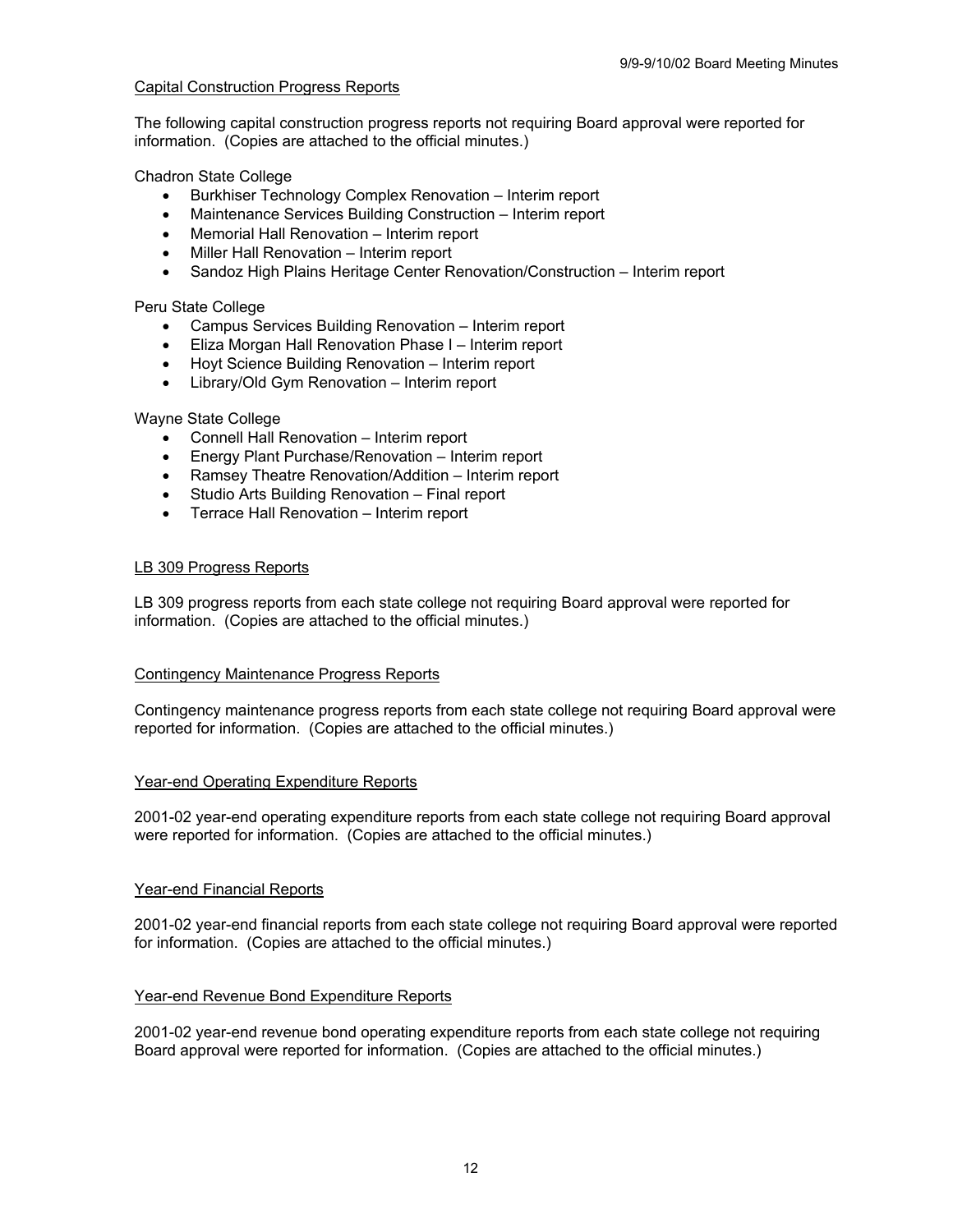#### **MISCELLANEOUS INFORMATION ITEMS**

#### Executive Director's Report

Executive Director Carpenter reported that the system office staff has worked diligently to assure that all reports in the Board materials are consistent in appearance and information as requested by the Board. Trustee Lewis thanked him for the efforts to so quickly comply with the Board's request. Carpenter also distributed a letter from Mr. Bill Beavers regarding the recent revenue bond issue. The letter pointed out the excellent results for the NSC from the sale of the system revenue bonds. The letter explained that the NSC's 'A' rating was improved to a 'AA' rating as a result of being able to purchase bond insurance.

#### Presidents' Reports

President Krepel reported that Chadron State had received a favorable recommendation from the Higher Learning Commission focused visit team. He further expressed his appreciation to the professional and support staff for hosting the picnic for the dedication of the Sandoz High Plains Heritage Center. Krepel also thanked Trustees Kosman, Lewis and Teahon for their attendance at the Maintenance Services Building dedication.

President Stearns reported the College and the City of Wayne had jointly purchased a shuttle bus, which will be used to transport individuals between the college and downtown. She also noted the three old houses on the east side of campus had been removed and plans are underway to widen the sidewalk from the campus to the parking lot.

President Johnson reported the endowed chairs for history, business, and sciences were named and announced. Peru also added 11 new faculty members and the endowed chairs were one of the reasons some of the new faculty members decided to come to Peru. The Peru State Foundation has purchased one of the three older houses near the college and had it removed.

### Student Trustees' Reports

Student Trustee Coover reported Ramsey Theatre was nearing completion and opening activities were a success. Activities were planned to commemorate September 11.

Student Trustee Bitner reported the academic year had gotten off to a jump-start and many interesting activities were held on campus.

Student Trustee Seeba also reported the academic year had started off well and the New Student Weekend was a great success.

Chair Lindau asked for a moment of silence in remembrance of the tragic events of September 11, 2001.

### **EXECUTIVE SESSION**

Board members convened in Executive Session at 10:20 p.m. to discuss collective bargaining and legal issues. No action was taken.

#### Next Meeting

The next regularly scheduled meeting of the NSC Board of Trustees will be held at Peru, Nebraska on November 14-15, 2002.